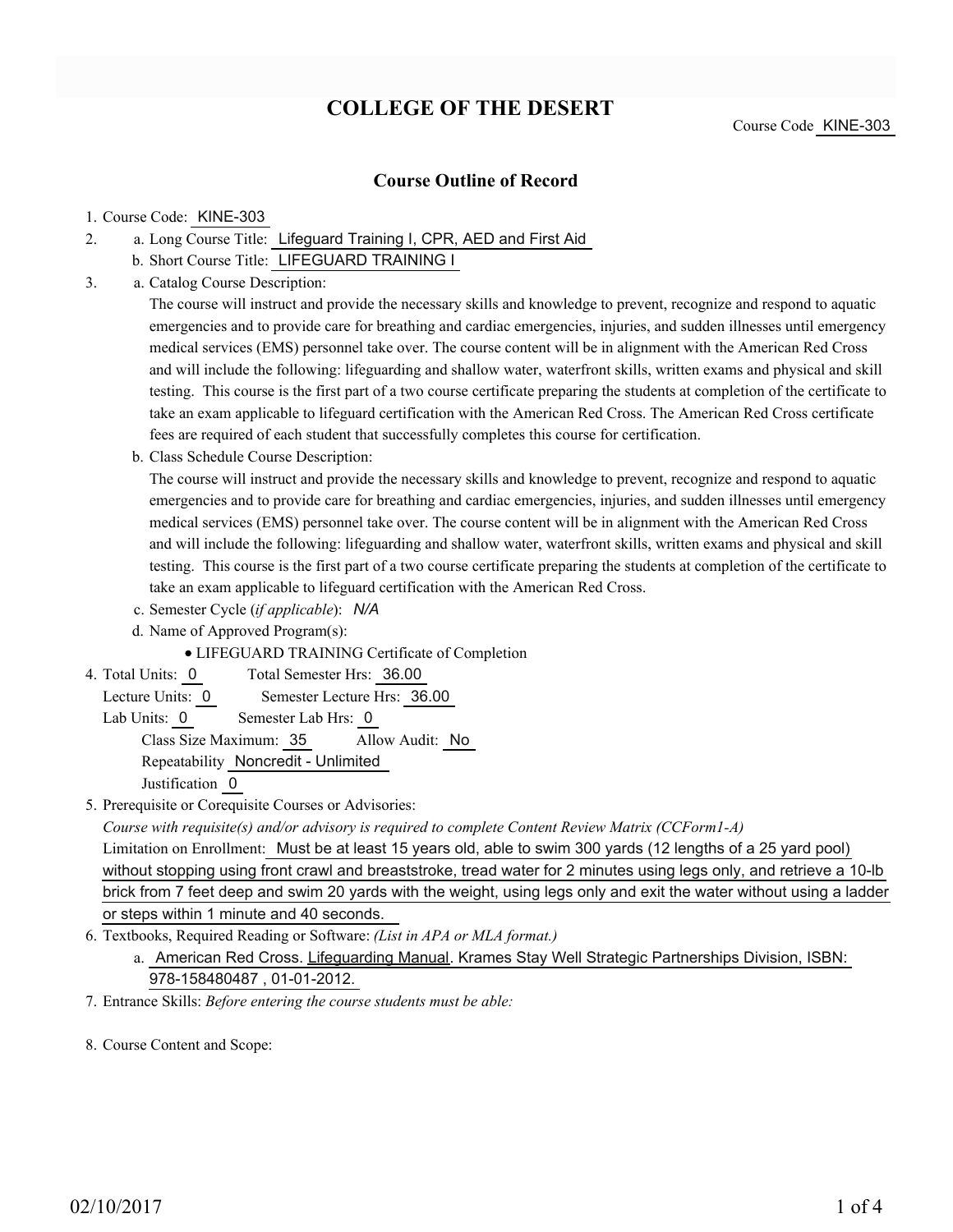## KINE 303-Lifeguard Training I, CPR, AED and First Aid

### Lecture:

- 1. Professionalism in the field of lifeguarding
- 2. Shallow water lifeguarding
- 3. Facility safety, patron surveillance and injury prevention
- 4. Injury prevention and rescue skills
- 5. Victim assesment and identification of breathing emergencies
- 6. Techniques of CPR for infants, children and adults
- 6. Cardiac Emergencies and Using an Automated External Defibrillator
- 7. First Aid
- 8. Head, Neck and Spinal Injuries in the water
- 9. In water skill scenarios and application

10. Waterfront Skills and Topics: that may include, run and swim entry, walking assist, beach drag, front and back carry, and searching shallow water

11. Waterpark Skills and Topics: that may include, verification of individual swimming skills, unique aspects of water park lifeguarding, in water skill session: rescue skills, run and swim entry, walking assist, beach drag, front and back carry, head splint- face down in extremly shallow water, suspected spinal injury

Lab: *(if the "Lab Hours" is greater than zero this is required)*

- 9. Course Student Learning Outcomes:
	- 1.
	- 1. Explain facility and patron safety in and around the water.
	- 2. Demonstrate proficiency in victim assessment and identification of breathing emergencies.
	- 3. Demonstrate proficiency in skill techniques and practical application of head, neck and spinal injuries in the water.
	- 4. Apply in water skill scenarios such as run and swim entry, beach drag, and rescuing a passive victim in deep water.

10. Course Objectives: Upon completion of this course, students will be able to:

- a. List the professional responsibilities of lifeguarding
- b. Identify ways to promote facility and patron safety, patron surveillance and injury prevention in and around the water
- c. Give examples of various rescue skills to victims of aquatic emergencies.
- d. Apply rescue skills
- e. Describe victim assessment and breathing emergencies
- f. Demonstrate the correct use and application of the Automated External Defibrillator
- g. Apply of first aid skills to victims of aquatic emergencies
- h. Demonstrate care of head, neck and spinal injuries in the water
- Methods of Instruction: *(Integration: Elements should validate parallel course outline elements)* 11.
	- a. Activity
	- b. Demonstration, Repetition/Practice
	- c. Discussion
	- d. Individualized Study
	- e. Laboratory
	- f. Lecture
	- g. Observation
	- h. Participation
	- i. Role Playing
	- j. Self-exploration
	- k. Technology-based instruction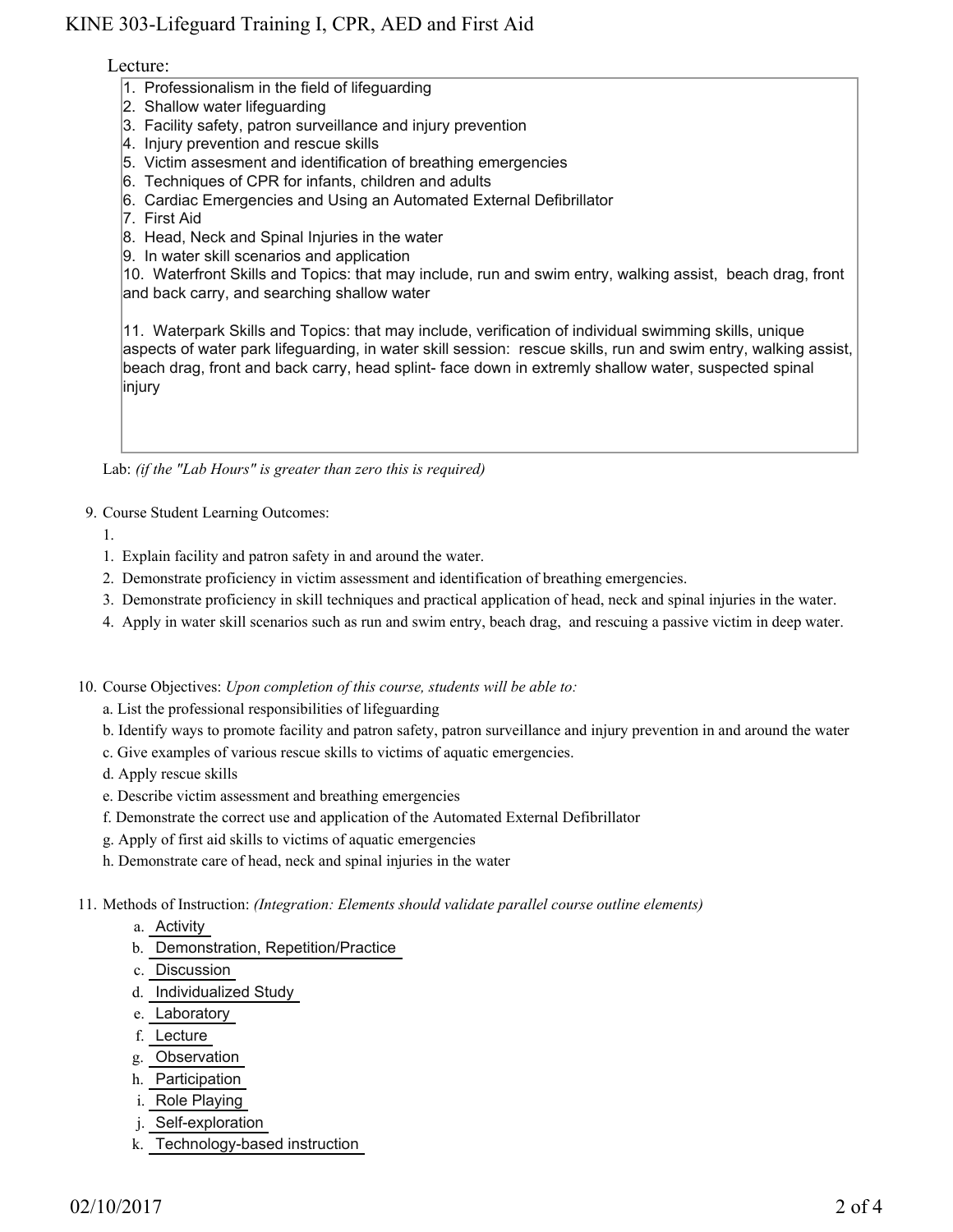12. Assignments: (List samples of specific activities/assignments students are expected to complete both in and outside of class.) In Class Hours: 36.00

Outside Class Hours: 72.00

a. In-class Assignments

1. Assess facility and patron safety, patron surveillance and injury prevention plans in and around the water

2. Practice victim assessment and breathing techniques

3. Case scenarios of cardiac emergencies and skills, techniques and principles of using an automated external defibrillator

- 4. Case scenarios of applying first aid
- 5. Practice lifeguard assisted rescues both active and passive
- b. Out-of-class Assignments
	- 1. First aid, skill practice, application and technique
	- 2. Reading, research and organizing group projects
	- 3. Practice skills and application for lifeguarding both waterfront and waterpark
	- 4. Skill, technique and practice victim assessment and breathing techniques and CPR for lifeguarding

13. Methods of Evaluating Student Progress: The student will demonstrate proficiency by:

- Written homework
- Critiques
- Reading reports
- Self-paced testing
- Computational/problem solving evaluations
- Product/project development evaluation
- Self/peer assessment and portfolio evaluation
- Student participation/contribution
- Student preparation
- Oral and practical examination
- 14. Methods of Evaluating: Additional Assessment Information:
- 15. Need/Purpose/Rationale -- All courses must meet one or more CCC missions.
	- PO Career and Technical Education

Fulfill the requirements for an entry- level position in their field.

Display the skills and aptitude necessary to pass certification exams in their field.

IO - Personal and Professional Development Display habits of intellectual exploration, personal responsibility, and physical well being.

| 16. Comparable Transfer Course                               |                    |                      |                     |                     |  |
|--------------------------------------------------------------|--------------------|----------------------|---------------------|---------------------|--|
| <b>University System</b>                                     | Campus             | <b>Course Number</b> | <b>Course Title</b> | <b>Catalog Year</b> |  |
| 17. Special Materials and/or Equipment Required of Students: |                    |                      |                     |                     |  |
| 18. Materials Fees:                                          | Required Material? |                      |                     |                     |  |
| <b>Material or Item</b>                                      |                    |                      | Cost Per Unit       |                     |  |